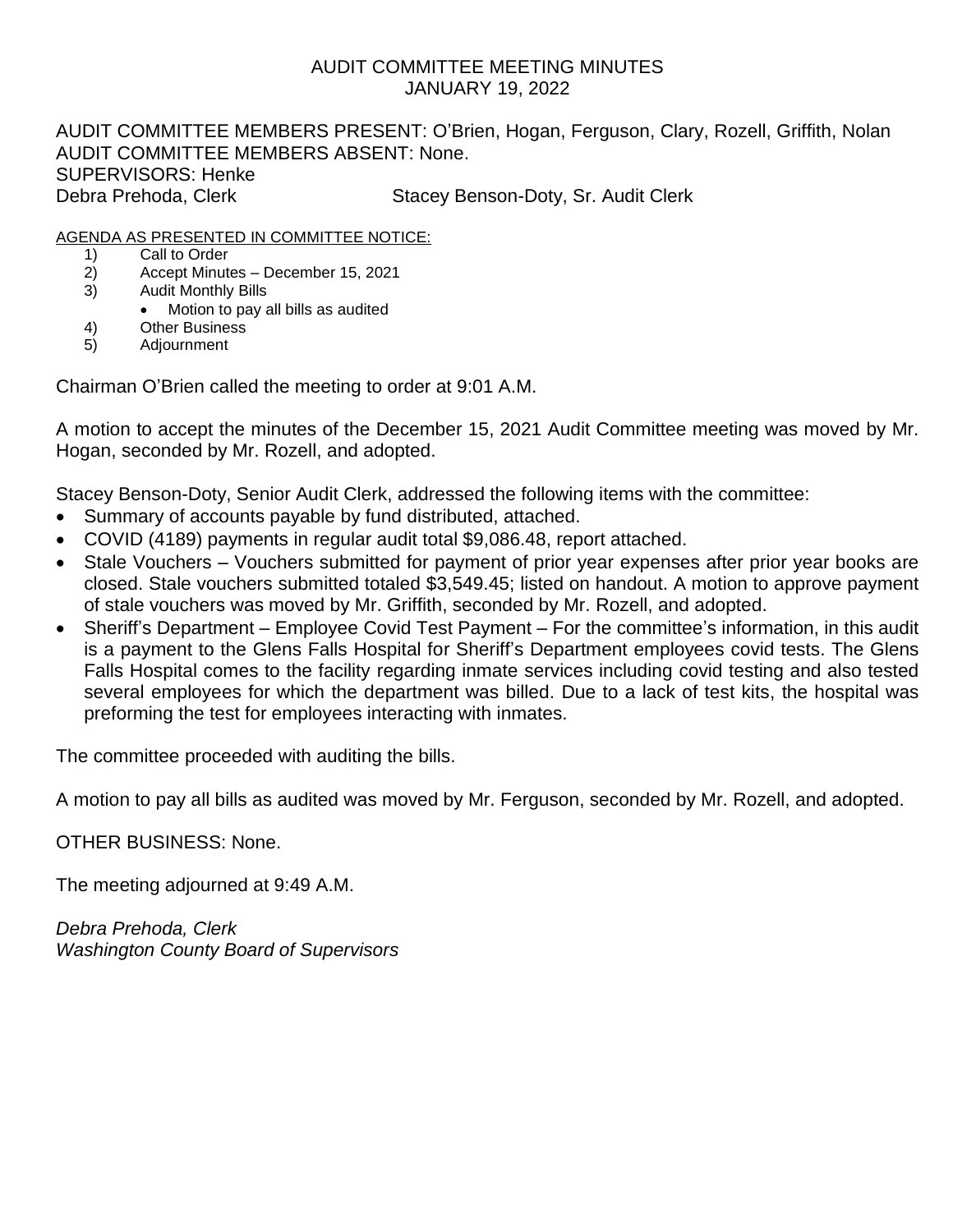#### *SUMMARY OF ACCOUNTS PAYABLE BY FUND*

| <b>FUND</b>                  | <b>AMOUNT</b>  | <b>No. Vouchers</b> | <b>DATE</b> |
|------------------------------|----------------|---------------------|-------------|
| <b>GENERAL</b>               | \$1,013,698.36 | 579                 | 1/19/22     |
| <b>CAR POOL</b>              | \$80,488.82    | 32                  | 1/19/22     |
| <b>COUNTY ROAD</b>           | \$276,600.79   | 42                  | 1/19/22     |
| <b>COUNTY ROAD MACHINERY</b> | \$141,294.48   | 73                  | 1/19/22     |
| <b>SEWER DIST NO 1</b>       | \$15,694.76    | $\overline{2}$      | 1/19/22     |
| <b>SEWER DIST NO 2</b>       | \$84,753.18    | 28                  | 1/19/22     |
| <b>Capital Construction</b>  | \$2,074,757.94 | 10                  | 1/19/22     |
| <b>Workers Compensation</b>  | \$0            | 0                   | 1/19/22     |
| <b>Health/Dental(MS)</b>     | \$11,724.00    | 1                   | 1/19/22     |
| <b>TOTAL ALL FUNDS</b>       | \$3,699,012.33 | <b>767</b>          |             |

#### *Submitted To Audit Committee For Approval : Meeting Date 1/19/22*

#### *SPECIAL AUDIT 12/28/21*

| <b>GENERAL</b>               | \$42,412.49        | 52              | 12/28/21 |
|------------------------------|--------------------|-----------------|----------|
| <b>CAR POOL</b>              | \$1,139.64         | 3               | 12/28/21 |
| <b>COUNTY ROAD</b>           | \$339.60           | 6               | 12/28/21 |
| <b>COUNTY ROAD MACHINERY</b> | \$3,691.05         | 8               | 12/28/21 |
| <b>SEWER NO 1</b>            | \$50.23            | 1               | 12/28/21 |
| <b>SEWER NO 2</b>            | \$11,858.15        | 14              | 12/28/21 |
| <b>TOTAL</b>                 | <u>\$59,491.16</u> | <mark>84</mark> |          |

*PRELIMINARY TOTAL AMOUNT PAID OUT OF AUDIT WITH APPROVAL OF COUNTY AUDITOR*

|                                                    | <b>AMOUNT</b>                                                                 | <b>DATE</b>      |
|----------------------------------------------------|-------------------------------------------------------------------------------|------------------|
|                                                    | \$1,348,662.41*This amount included Special<br>Audit total.<br>\$1,289,171.25 | 12/15/21-1/18/22 |
| <b>Grand Total Presented to Audit</b><br>Committee | \$5,107,165.90 \$5,047,674.74                                                 |                  |

*TOTAL NUMBER OF VOUCHERS BEFORE COMMITTEE =851*

*\*as submitted by Treasurer's Office*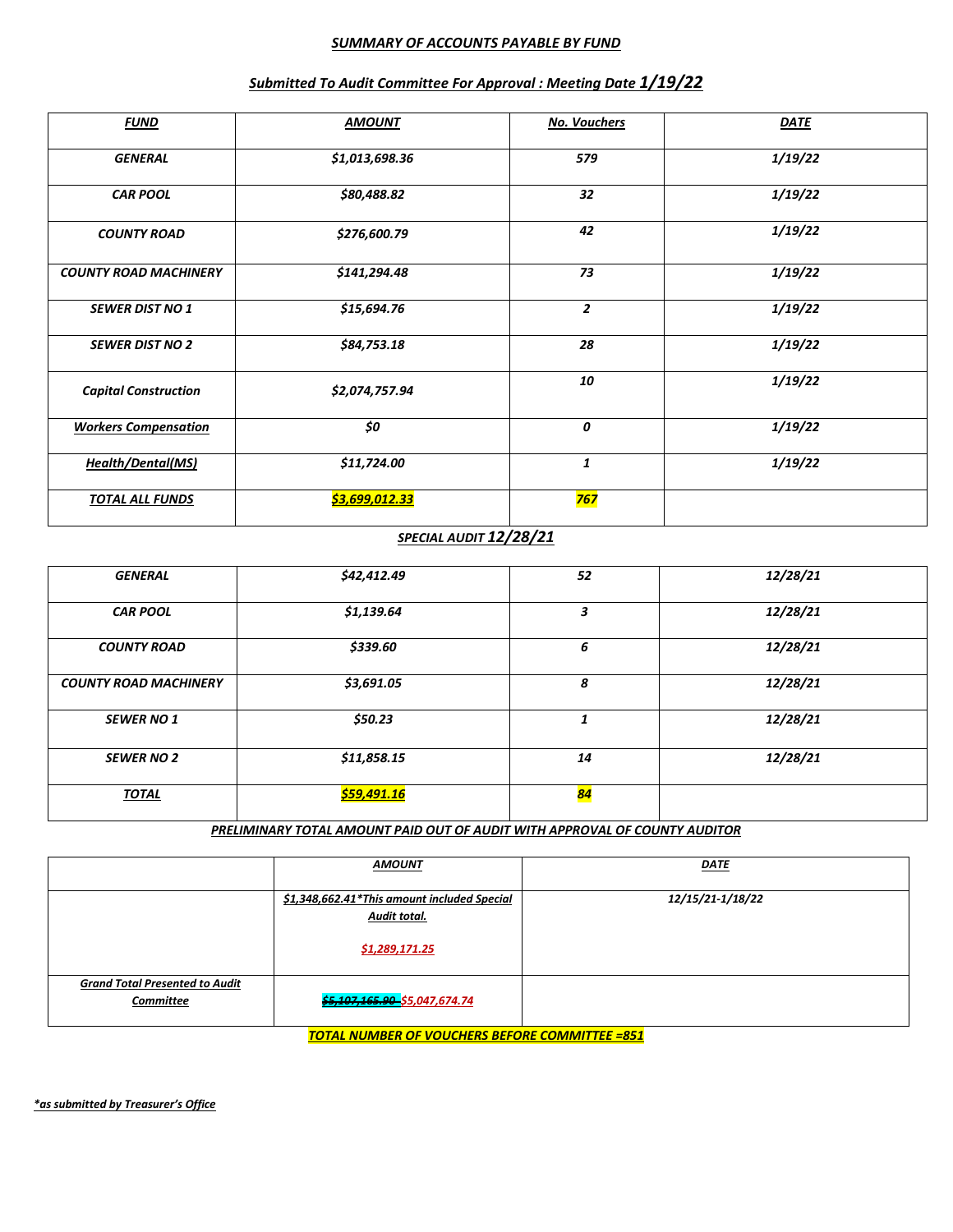#### *STALE VOUCHERS PRESENTED FOR APPROVAL IN CURRENT AUDIT*

| <b>DEPARTMENT</b> | <b>VENDOR</b>           | <b>AMOUNT</b> | <b>DATE OF SERVICE</b> |
|-------------------|-------------------------|---------------|------------------------|
| 1171              | Alaina Finan, Esq       | \$492.00      | 9/20/20-12/31/20       |
|                   | Bruce Evans Knolls, Esq | \$2,817.45    | 10/31/18-12/31/20      |
|                   | Anthony Morelli, Esq    | \$240.00      | 12/14/20-12/31/20      |
| <b>TOTAL</b>      |                         | \$3,549.45    |                        |

*NOTES:*

## *1. COVID (4189) PAYMENTS TOTALED \$8,348.63 9,086.48IN THE REGULAR AUDIT. REPORT ATTACHED.*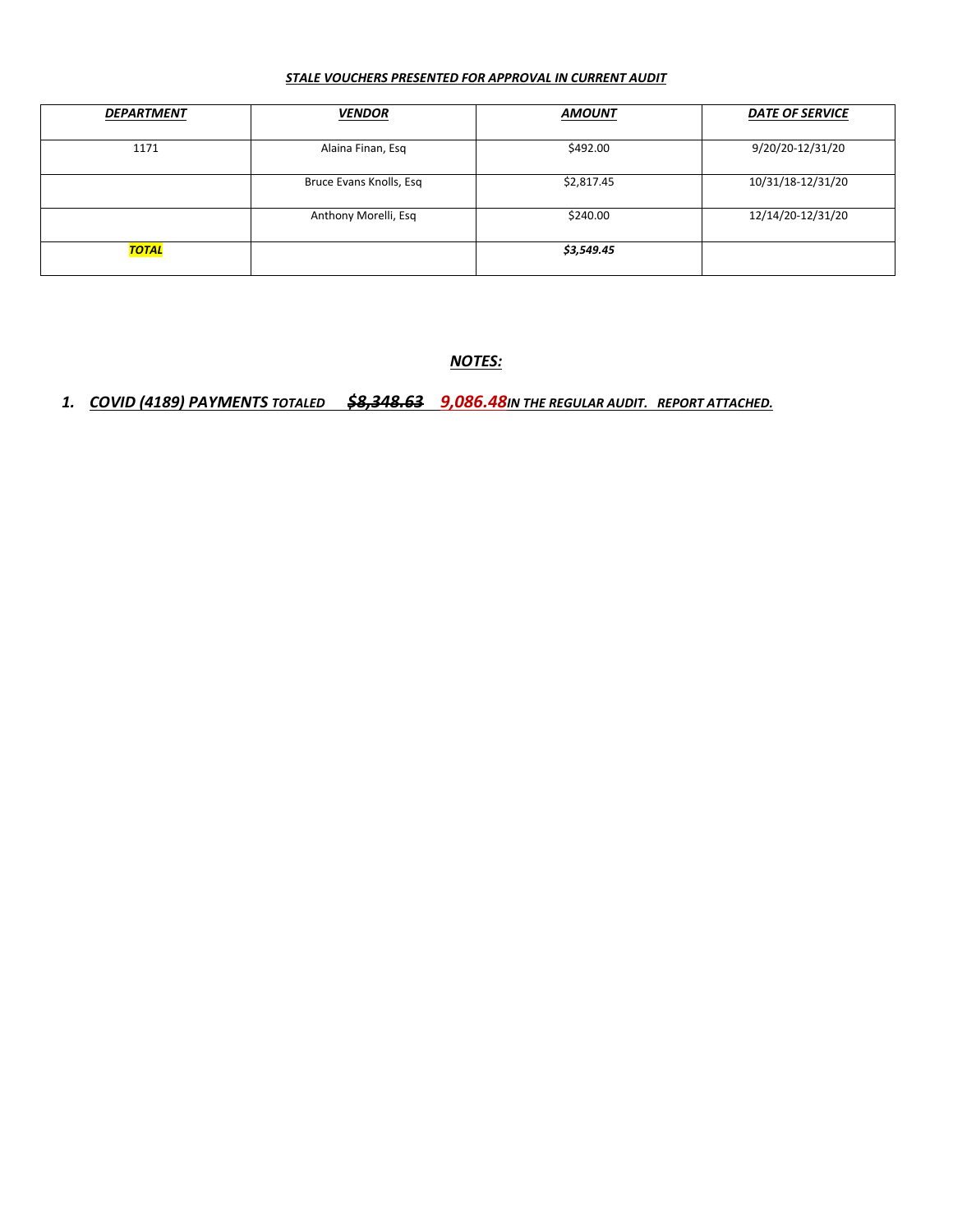| WASHINGTONGODNIE                      |                                                                                                                       |               |                                                |                     |            |                 |               |              | <b>Accounts Payable Invoice Report</b><br>Invoice Due Date Range 01/01/22 - 01/31/22<br>Report By Department - Vendor - Invoice<br><b>Summary Listing</b> |
|---------------------------------------|-----------------------------------------------------------------------------------------------------------------------|---------------|------------------------------------------------|---------------------|------------|-----------------|---------------|--------------|-----------------------------------------------------------------------------------------------------------------------------------------------------------|
| Invoice Number                        | Invoice Description                                                                                                   | <b>Status</b> | <b>Held Reason</b>                             | <b>Invoice Date</b> | Due Date   | G/L Date        | Received Date | Payment Date | Invoice Net Amount                                                                                                                                        |
| Department 4189 - Other Public Health | Vendor 1683 - Wash Co Public Healt Angela Pfelffer, Petty Cash Officer<br>Sub-Department 4189 Other Public Health     |               |                                                |                     |            |                 |               |              |                                                                                                                                                           |
| 2022-00000700                         | PETTY CASH REIMBURSEMENT - Edit<br>COVID-19 SUPPLIES 10/21/21-<br>12/22/21                                            |               |                                                | 01/14/2022          | 01/21/2022 | 12/31/2021      |               |              | 126.31                                                                                                                                                    |
|                                       |                                                                                                                       |               | Sub-Department 4189 Other Public Health Totals |                     |            | Invoices        | 1             |              | $\mathbf 0$                                                                                                                                               |
|                                       | Vendor 1683 - Wash Co Public Healt Angela Pfeiffer, Petty Cash Officer Totals                                         |               |                                                |                     |            | Invoices        | 1             |              | \$126.31                                                                                                                                                  |
|                                       | Vendor 13906 - CAMBRIDGE VALLEY RESCUE SQUAD                                                                          |               |                                                |                     |            |                 |               |              |                                                                                                                                                           |
| 2022-00000686                         | Sub-Department 4189 Other Public Health<br>INV#358 EMS VACCINATION<br>TEAM AT COVID PODS 11/4/21-                     | Edit          |                                                | 01/14/2022          | 01/21/2022 | 12/31/2021      |               |              | 3,500.00                                                                                                                                                  |
| 2022-00000687                         | 11/18/21<br><b>INV#357EMS VACCINATION</b><br>TEAM AT COVID PODS 10/1/21-                                              | Edit          |                                                | 01/14/2022          | 01/21/2022 | 12/31/2021      |               |              | 1,435.00                                                                                                                                                  |
|                                       | 10/21/21                                                                                                              |               | Sub-Department 4189 Other Public Health Totals |                     |            | Invoices        | 2             |              | - 0                                                                                                                                                       |
|                                       | Vendor                                                                                                                |               | 13906 - CAMBRIDGE VALLEY RESCUE SQUAD Totals   |                     |            | <b>Invoices</b> | 2             |              | \$4,935.00                                                                                                                                                |
|                                       | Vendor 522 - GREENWICH CENTRAL SCHOOL                                                                                 |               |                                                |                     |            |                 |               |              |                                                                                                                                                           |
| 2022-00000688                         | Sub-Department 4189 Other Public Health<br>REIMBURSEMENT FOR COVID-19 Edit<br>TESTING - POSTAGE 10/29/21-<br>11/24/21 |               |                                                | 01/14/2022          | 01/21/2022 | 12/31/2021      |               |              | 1,151.78                                                                                                                                                  |
|                                       |                                                                                                                       |               | Sub-Department 4189 Other Public Health Totals |                     |            | Invoices        | 1             |              | $\mathbf{0}$                                                                                                                                              |
|                                       |                                                                                                                       |               | Vendor 522 - GREENWICH CENTRAL SCHOOL Totals   |                     |            | Invoices        | $\mathbf{1}$  |              | \$1,151.78                                                                                                                                                |
|                                       | Vendor 559 - Hartford Central School                                                                                  |               |                                                |                     |            |                 |               |              |                                                                                                                                                           |
| 2022-00000689                         | Sub-Department 4189 Other Public Health<br>REIMBURSEMENT FOR COVID-19<br>TESTING - TESTING 12/8/21-                   | Edit          |                                                | 01/14/2022          | 01/21/2022 | 12/31/2021      |               |              | 135.10                                                                                                                                                    |
| 2022-00000690                         | 12/21/21<br>REIMBURSEMENT FOR COVID-19 Edit<br>TESTING - POSTAGE 11/29/21-<br>12/7/21                                 |               |                                                | 01/14/2022          | 01/21/2022 | 12/31/2021      |               |              | 137.90                                                                                                                                                    |
|                                       |                                                                                                                       |               | Sub-Department 4189 Other Public Health Totals |                     |            | Invoices        | 2             |              | 0                                                                                                                                                         |
|                                       |                                                                                                                       |               | Vendor 559 - Hartford Central School Totals    |                     |            | Invoices        | 2             |              | \$273.00                                                                                                                                                  |
|                                       | Vendor 15339 - Christy Hopkins                                                                                        |               |                                                |                     |            |                 |               |              |                                                                                                                                                           |
| 2022-00000691                         | Sub-Department 4189 Other Public Health<br>REIMBURSEMENT FOR CONTACT<br>TRACERS TRAINING 12/17/21                     | Edit          |                                                | 01/14/2022          | 01/21/2022 | 12/31/2021      |               |              | 125.00                                                                                                                                                    |
|                                       | PER RESOL #2                                                                                                          |               | Sub-Department 4189 Other Public Health Totals |                     |            | Invoices        | 1             |              | 0                                                                                                                                                         |

المحمدة

 $\ddot{\phantom{a}}$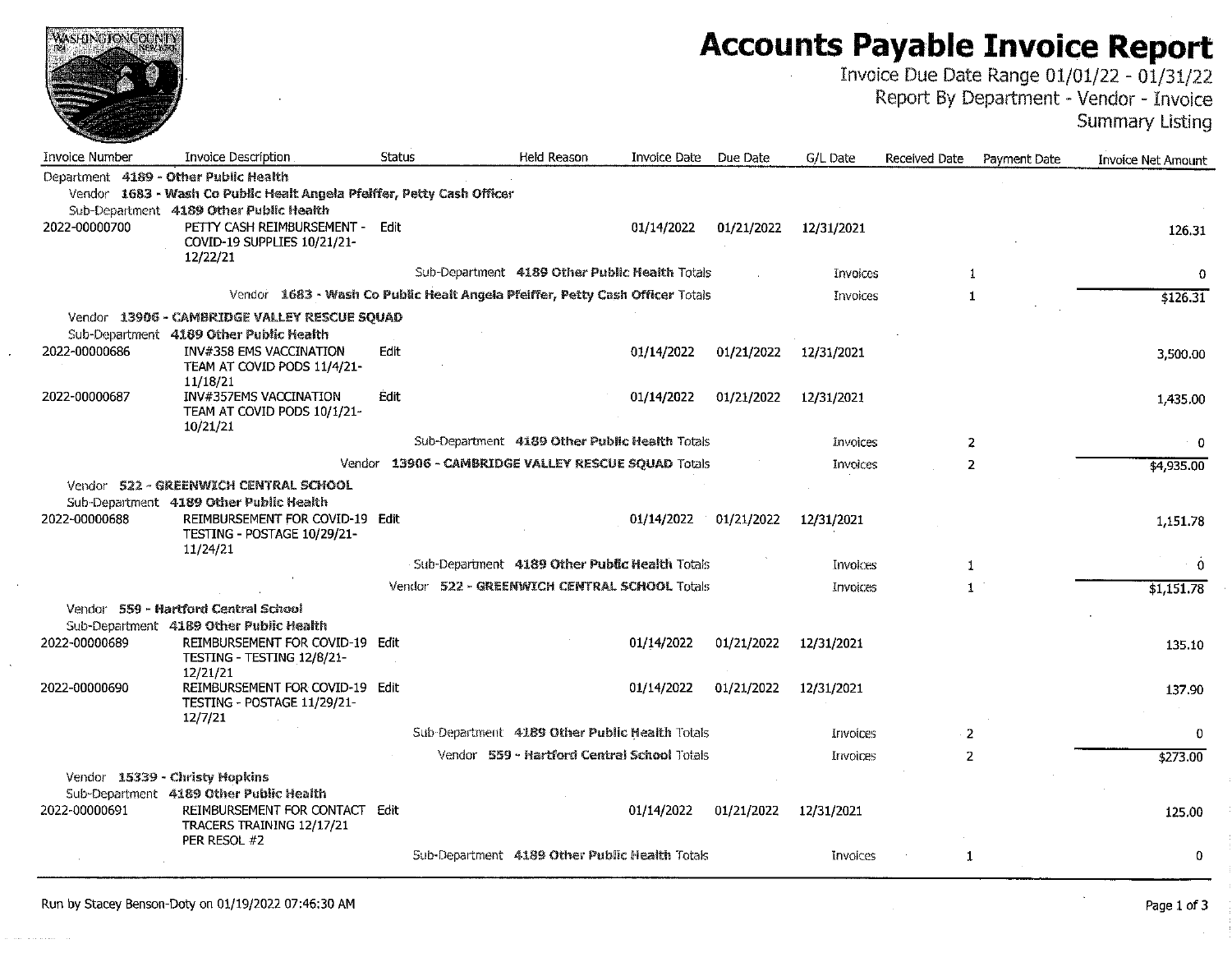| WASHINGTONCOUNTY           |                                                                                                                                                              |        |                                                |            |                 | <b>Accounts Payable Invoice Report</b><br>Invoice Due Date Range 01/01/22 - 01/31/22<br>Report By Department - Vendor - Invoice | <b>Summary Listing</b>    |
|----------------------------|--------------------------------------------------------------------------------------------------------------------------------------------------------------|--------|------------------------------------------------|------------|-----------------|---------------------------------------------------------------------------------------------------------------------------------|---------------------------|
| Invoice Number             | <b>Invoice Description</b>                                                                                                                                   | Status | Held Reason<br>Invoice Date                    | Due Date   | G/L Date        | Received Date<br>Payment Date                                                                                                   | <b>Invoice Net Amount</b> |
|                            |                                                                                                                                                              |        | Vendor 15339 - Christy Hopkins Totals          |            | Invoices        | 1                                                                                                                               | \$125.00                  |
|                            | Vendor 4686 - LANGUAGE LINE SERVICES                                                                                                                         |        |                                                |            |                 |                                                                                                                                 |                           |
| 2022-00000693              | Sub-Department 4189 Other Public Health<br>INV#10405581 TELEPHONE<br><b>INTERPRETATION - COVID</b>                                                           | Edit   | 01/14/2022                                     | 01/21/2022 | 12/31/2021      |                                                                                                                                 | 14.80                     |
|                            | 11/30/21                                                                                                                                                     |        | Sub-Department 4189 Other Public Health Totals |            | Invoices        | 1                                                                                                                               | 0                         |
|                            |                                                                                                                                                              |        | Vendor 4686 - LANGUAGE LINE SERVICES Totals    |            | Invoices        | 1                                                                                                                               | \$14.80                   |
|                            | Vendor 15340 - Kendyl LaSota                                                                                                                                 |        |                                                |            |                 |                                                                                                                                 |                           |
|                            | Sub-Department 4189 Other Public Health                                                                                                                      |        |                                                |            |                 |                                                                                                                                 |                           |
| 2022-00000692              | REIMBURSEMENT FOR CONTACT Edit<br>TRACERS TRAINING 12/17/21<br>PER RESOL #                                                                                   |        | 01/14/2022                                     | 01/21/2022 | 12/31/2021      |                                                                                                                                 | 125.00                    |
|                            |                                                                                                                                                              |        | Sub-Department 4189 Other Public Health Totals |            | Invoices        | 1                                                                                                                               | 0                         |
|                            |                                                                                                                                                              |        | Vendor 15340 - Kendyl LaSota Totals            |            | Invoices        | $\mathbf{1}$                                                                                                                    | \$125.00                  |
| 2022-00000694              | Vendor 15341 - Jean-Marie Lundgren<br>Sub-Department 4189 Other Public Health<br>REIMBURSEMENT FOR CONTACT Edit<br>TRACERS TRAINING 12/17/21<br>PER RESOL #2 |        | 01/14/2022                                     | 01/21/2022 | 12/31/2021      |                                                                                                                                 | 125.00                    |
|                            |                                                                                                                                                              |        | Sub-Department 4189 Other Public Health Totals |            | Invoices        | $\mathbf{1}$                                                                                                                    | 0                         |
|                            |                                                                                                                                                              |        | Vendor 15341 - Jean-Marie Lundgren Totals      |            | <b>Invoices</b> | $\mathbf{1}$                                                                                                                    | \$125.00                  |
| Vendor 15342 - Iris Morris | Sub-Department 4189 Other Public Health                                                                                                                      |        |                                                |            |                 |                                                                                                                                 |                           |
| 2022-00000695              | REIMBURSEMENT FOR CONTACT Edit<br>TRACERS TRAINING 12/17/21<br>PER RESOL #2                                                                                  |        | 01/14/2022                                     | 01/21/2022 | 12/31/2021      |                                                                                                                                 | 125.00                    |
|                            |                                                                                                                                                              |        | Sub-Department 4189 Other Public Health Totals |            | <b>Invoices</b> | $\mathbf{1}$                                                                                                                    | 0                         |
|                            |                                                                                                                                                              |        | Vendor 15342 - Iris Morris Totals              |            | Invoices        | $\mathbf{1}$                                                                                                                    | \$125.00                  |
| 2022-00000696              | Vendor 15329 - Northway Inn<br>Sub-Department 4189 Other Public Health<br>LODGING FOR COVID                                                                  | Edit   | 01/14/2022                                     | 01/21/2022 | 12/31/2021      |                                                                                                                                 | 450.00                    |
|                            | QUARANTINED CLIENT 11/22/21-<br>11/30/21                                                                                                                     |        |                                                |            |                 |                                                                                                                                 |                           |
|                            |                                                                                                                                                              |        | Sub-Department 4189 Other Public Health Totals |            | Invoices        | 1                                                                                                                               | 0                         |
|                            |                                                                                                                                                              |        | Vendor 15329 - Northway Inn Totals             |            | Invoices        | $\mathbf{1}$                                                                                                                    | \$450.00                  |
|                            | Vendor 15343 - Margaret Ploof                                                                                                                                |        |                                                |            |                 |                                                                                                                                 |                           |

manager and contract the con-

 $\sim 10^7$